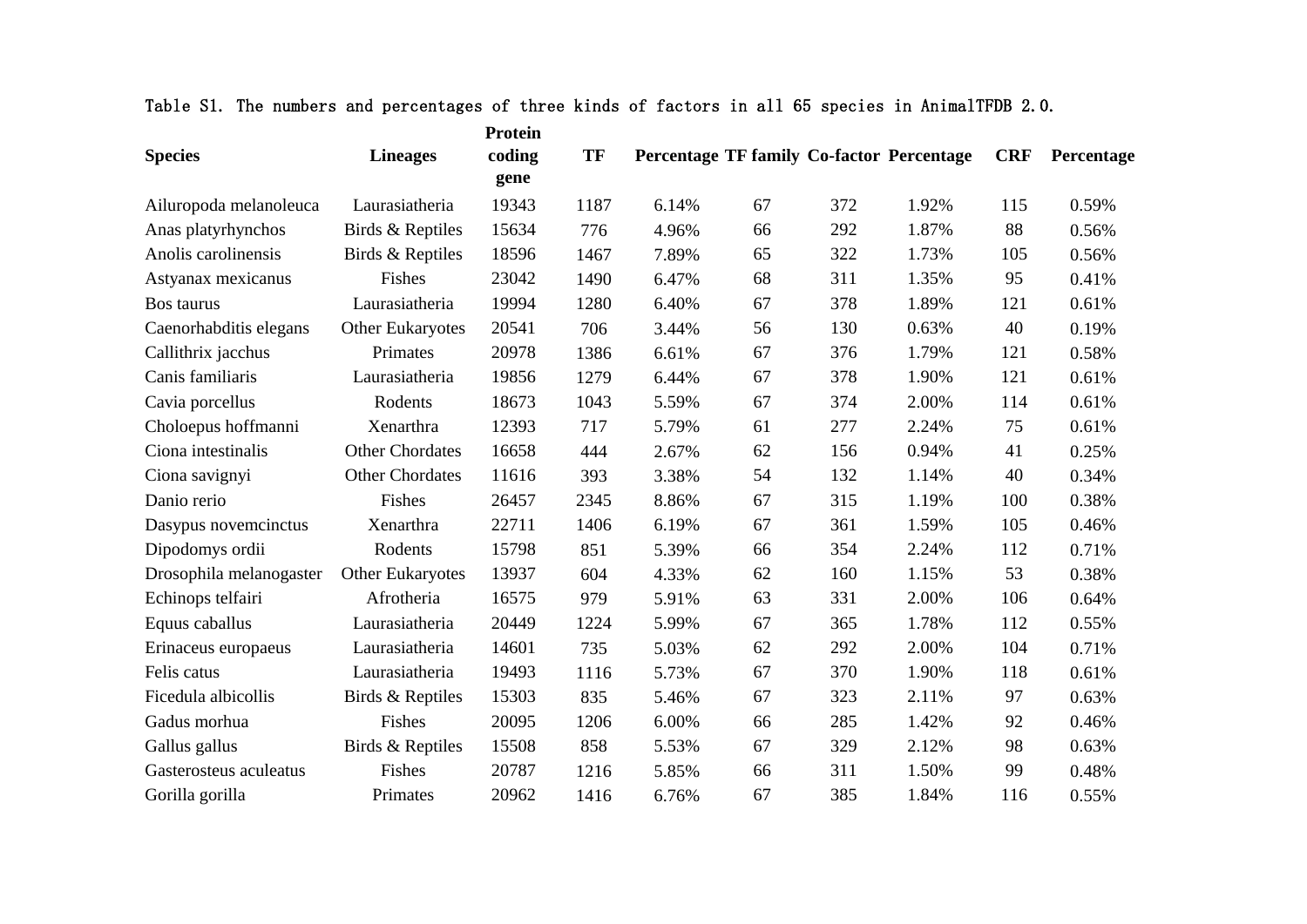| Homo sapiens               | Primates               | 22810 | 1691 | 7.41% | 68 | 462 | 2.03% | 155 | 0.68% |
|----------------------------|------------------------|-------|------|-------|----|-----|-------|-----|-------|
| Ictidomys tridecemlineatus | Rodents                | 18826 | 1120 | 5.95% | 66 | 332 | 1.76% | 98  | 0.52% |
| Latimeria chalumnae        | Fishes                 | 19569 | 1079 | 5.51% | 66 | 327 | 1.67% | 91  | 0.47% |
| Lepisosteus oculatus       | Fishes                 | 18341 | 1098 | 5.99% | 68 | 323 | 1.76% | 91  | 0.50% |
| Loxodonta africana         | Afrotheria             | 20033 | 1084 | 5.41% | 67 | 371 | 1.85% | 111 | 0.55% |
| Macaca mulatta             | Primates               | 21905 | 1418 | 6.47% | 66 | 378 | 1.73% | 118 | 0.54% |
| Macropus eugenii           | <b>Other Mammals</b>   | 15290 | 885  | 5.79% | 66 | 333 | 2.18% | 103 | 0.67% |
| Meleagris gallopavo        | Birds & Reptiles       | 14125 | 707  | 5.01% | 65 | 281 | 1.99% | 84  | 0.59% |
| Microcebus murinus         | Primates               | 16319 | 1028 | 6.30% | 67 | 336 | 2.06% | 108 | 0.66% |
| Monodelphis domestica      | Other Mammals          | 21327 | 1541 | 7.23% | 67 | 357 | 1.67% | 110 | 0.52% |
| Mus musculus               | Rodents                | 22740 | 1485 | 6.53% | 67 | 397 | 1.75% | 122 | 0.54% |
| Mustela putorius furo      | Laurasiatheria         | 19910 | 1215 | 6.10% | 67 | 369 | 1.85% | 120 | 0.60% |
| Myotis lucifugus           | Laurasiatheria         | 19728 | 1069 | 5.42% | 67 | 360 | 1.82% | 116 | 0.59% |
| Nomascus leucogenys        | Primates               | 18575 | 1325 | 7.13% | 67 | 363 | 1.95% | 114 | 0.61% |
| Ochotona princeps          | Rodents                | 16006 | 902  | 5.64% | 64 | 338 | 2.11% | 112 | 0.70% |
| Oreochromis niloticus      | Fishes                 | 21437 | 1463 | 6.82% | 66 | 305 | 1.42% | 104 | 0.49% |
| Ornithorhynchus anatinus   | <b>Other Mammals</b>   | 21698 | 864  | 3.98% | 64 | 245 | 1.13% | 70  | 0.32% |
| Oryctolagus cuniculus      | Rodents                | 19293 | 1147 | 5.95% | 67 | 353 | 1.83% | 109 | 0.56% |
| Oryzias latipes            | Fishes                 | 19699 | 1179 | 5.99% | 65 | 282 | 1.43% | 86  | 0.44% |
| Otolemur garnettii         | Primates               | 19506 | 1406 | 7.21% | 67 | 379 | 1.94% | 118 | 0.60% |
| Ovis aries                 | Laurasiatheria         | 20921 | 1195 | 5.71% | 67 | 374 | 1.79% | 117 | 0.56% |
| Pan troglodytes            | Primates               | 18759 | 1383 | 7.37% | 66 | 391 | 2.08% | 111 | 0.59% |
| Pelodiscus sinensis        | Birds & Reptiles       | 18189 | 1102 | 6.06% | 67 | 305 | 1.68% | 95  | 0.52% |
| Petromyzon marinus         | <b>Other Chordates</b> | 10415 | 466  | 4.47% | 54 | 151 | 1.45% | 36  | 0.35% |
| Pongo abelii               | Primates               | 20424 | 1370 | 6.71% | 66 | 376 | 1.84% | 115 | 0.56% |
| Procavia capensis          | Afrotheria             | 16057 | 977  | 6.08% | 65 | 352 | 2.19% | 114 | 0.71% |
| Pteropus vampyrus          | Laurasiatheria         | 16990 | 1110 | 6.53% | 67 | 378 | 2.22% | 122 | 0.72% |
| Rattus norvegicus          | Rodents                | 22940 | 1375 | 5.99% | 67 | 382 | 1.67% | 118 | 0.51% |
| Sarcophilus harrisii       | <b>Other Mammals</b>   | 18788 | 1216 | 6.47% | 67 | 327 | 1.74% | 112 | 0.60% |
| Sorex araneus              | Laurasiatheria         | 13187 | 613  | 4.65% | 64 | 284 | 2.15% | 86  | 0.65% |